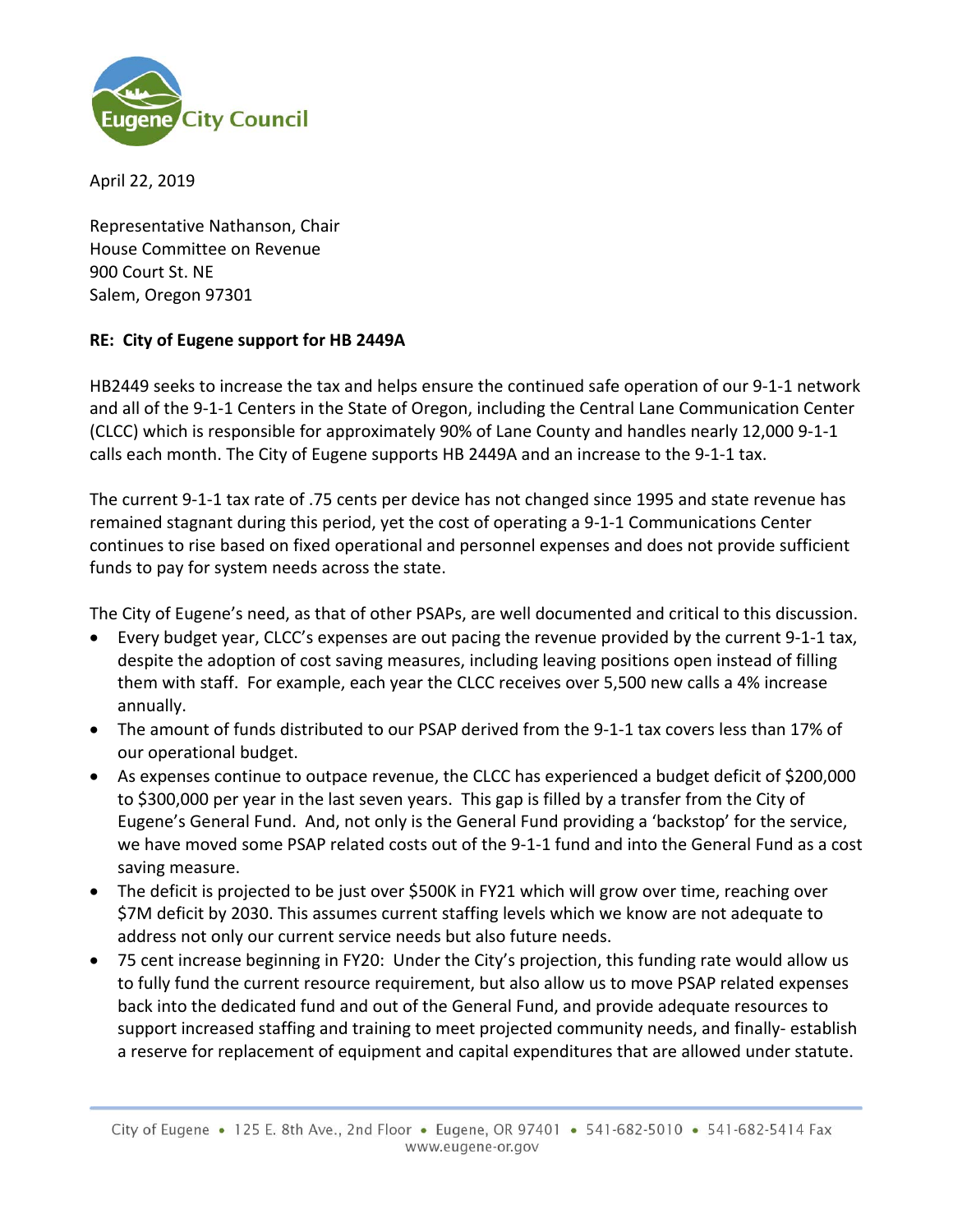Our forecast show that during the proposed increase period, our 9‐1‐1 fund is stable, yet after the proposed sunset of 2030, we will have a drastic financial impact. As can be seen, without an increase in the fee and a removal of the sunset, local governments will continue to subsidize the operation, maintenance, and replacement of critical infrastructure and services at the PSAPs across the state.

As is shown above, the service and fiscal need are well documented and real. We have heard concerns for raising the fee that are related to Transparency, Use, and Comparison.

- **Transparency**: The city of Eugene and most public agencies provide annual reports on the expenditure of funds, specifically within their publicly evaluated and adopted budgets. As an example, attached to this letter is the 9-1-1 Fund (Fund 130) statement from the City of Eugene's Proposed FY20 Budget Document.
- **Use:** The City of Eugene utilizes the 9‐1‐1 fee for the operation of the CLCC, as do most PSAPs. For opposition to state that 'allowable costs' for 9‐1‐1 funds to not include salaries and benefits is unrealistic. As with all municipal operations, the largest cost category for operating the PSAP is salary and benefits. By removing this cost center from 9‐1‐1 fund 'allowable costs', would show a much smaller 'need' by PSAPs.
- **Comparison:** It is not appropriate for industry to provide an 'apples to apples' comparison across states related to 9‐1‐1 fees without also evaluating the services provided, system coverage, and if there are other funds that subsidize the 9‐1‐1 fee. 9‐1‐1 fees are a pass through to the industry. They collect and remit the fees to the state, they are not paying it directly. While they have some say in this topic, their concerns seem to be over stated as to the impact the fee has on their operations and industry.

Technology requirements and costs have significantly shifted in the last 20 years yet there has been essentially no change in revenue from the 9‐1‐1 tax for this lifesaving infrastructure. Each individual 9-1-1 Center needs recurrent technology updates in order to be compliant with industry standards. Because of the lack of funding available at the state and local levels, all available funding has been dedicated to personnel and operations, creating a backlog for equipment and system upgrades. An increase in funding should be shared with local Centers and also support infrastructure funding to assist in the build out of the Next Generation 9‐1‐1.

In closing, HB2449A would ensure a more sustainable model for our emergency communications needs throughout the State of Oregon. The proposed increase will not provide 100% funding to all of our 9‐1‐1 centers in Oregon, but it will help to improve the ability for public safety agencies to respond to our citizens when they experience the worst days of their lives and they need to call for help.

Sincerely,

*submitted electronically* 

Ethan Nelson Intergovernmental Relations Manager